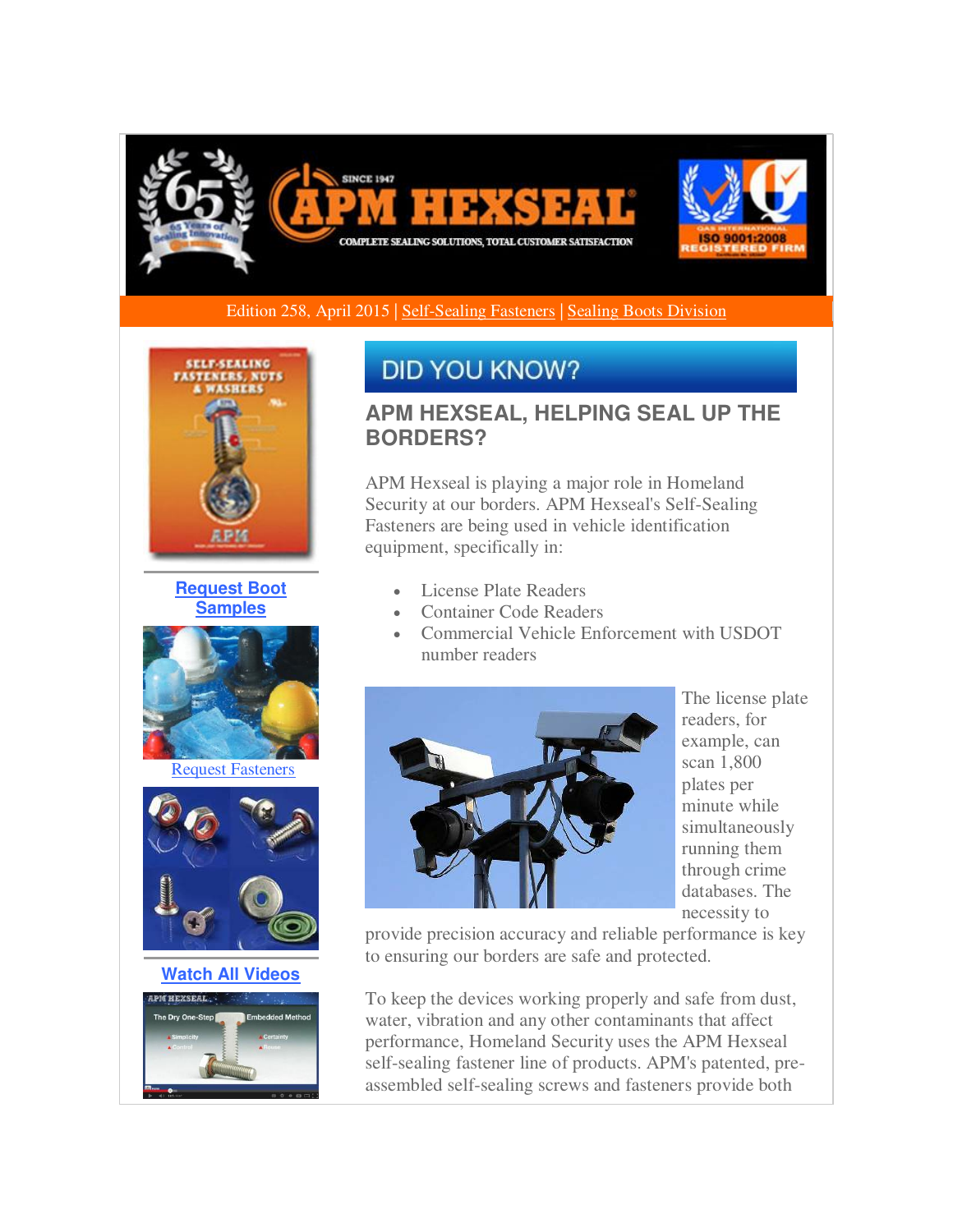

#### [Download Literature](http://r20.rs6.net/tn.jsp?f=001dLwOV80_sbpV8M7polEXC9Kvb1kUr1YHhDk5McmUbN6mVWTBpsXwHFGO5C9X0HqjlhTmXRcEIdBN31oMK-Q9YTj2MoYrDmHh3z4XFwExa2HNAJAc-RrjyviCqHlga4hWHx8_Mic7LbAddWcnKUJ96oNN52V3ROfauiB8PyknpOQvH0GaQiLgjaO3gFt3BOdaSwaIkqGdncpeO0qcrwy3sfSwAnkv9QUMELHfaAyKtDBYilF9AwHJl3JyQXj9KPptfhjaa8arVLwDDhlf7iEJDfmOfvDVI2Zql9U5DVZk_w8=&c=Q5tjSjlAEwOEVWOAe_4PV6htzocuoN1wsHqZjQjQ7LSRFQL2l3RCfA==&ch=d-XaZi04lvPbxBX-p6s3Swb3vRMxJ3TEqUsCZONT4DA3W68OQn-QsA==)





**Toll Free:**  800-498-9034

**Email:** [info@apmhexseal.com](mailto:info@apmhexseal.com)





fastening and sealing integrity in a single unit. Unique design features a resilient silicone O-ring held captive in a precision asymmetrical groove under the head. Vibrationresistant and reusable screws, bolts and nuts withstand internal and external pressures/vacuum to 20,000+ psi. When vibration is an issue, APM offers a full line of preapplied self-locking techniques (pellets, strips, patches).

SEELOC® Washers are self-sealing, vibration-resistant washers, each having a silicone rubber section, molded and bonded to a stainless steel formed washer ideal for large or slotted holes.



#### **Features and Benefits:**

- Positive sealing under vacuum or pressure
- Install like a conventional fastener
- Reusable  $&$  compatible with all surface finishes
- Metal-to-metal contact assures fastening integrity
- Optional O-ring seal materials silicone rubber, BUNA-N, \*Viton®, others [\(O-Ring materials &](http://r20.rs6.net/tn.jsp?f=001dLwOV80_sbpV8M7polEXC9Kvb1kUr1YHhDk5McmUbN6mVWTBpsXwHAUHK2Xjb5WP1JBqG-e-iy5HgU8H5VLyKNPXlsCmK2AMUro9N5IlT_CmhPJ8pAydCMAemw6Mo4vCyoP2efvO8xzJib7dKjCmntNwYUMCCGTiq4fmWKVBRaEL-_zQZRYeg_wWYiq-F-7v4Qut8bEQP_RAv0KBrnT2uKJ1x8pPSODF674Qxg2FofMzqY-BORKZtapQhcDXsYb7VVjI6iCjYxHafIZfwPJl7ZsSnR8Jwr7Oi1Z12PolLteSyFrKVzN7CuE0HCqhHuSpkevxrXt9DjA=&c=Q5tjSjlAEwOEVWOAe_4PV6htzocuoN1wsHqZjQjQ7LSRFQL2l3RCfA==&ch=d-XaZi04lvPbxBX-p6s3Swb3vRMxJ3TEqUsCZONT4DA3W68OQn-QsA==)  [characteristics selection chart\)](http://r20.rs6.net/tn.jsp?f=001dLwOV80_sbpV8M7polEXC9Kvb1kUr1YHhDk5McmUbN6mVWTBpsXwHAUHK2Xjb5WP1JBqG-e-iy5HgU8H5VLyKNPXlsCmK2AMUro9N5IlT_CmhPJ8pAydCMAemw6Mo4vCyoP2efvO8xzJib7dKjCmntNwYUMCCGTiq4fmWKVBRaEL-_zQZRYeg_wWYiq-F-7v4Qut8bEQP_RAv0KBrnT2uKJ1x8pPSODF674Qxg2FofMzqY-BORKZtapQhcDXsYb7VVjI6iCjYxHafIZfwPJl7ZsSnR8Jwr7Oi1Z12PolLteSyFrKVzN7CuE0HCqhHuSpkevxrXt9DjA=&c=Q5tjSjlAEwOEVWOAe_4PV6htzocuoN1wsHqZjQjQ7LSRFQL2l3RCfA==&ch=d-XaZi04lvPbxBX-p6s3Swb3vRMxJ3TEqUsCZONT4DA3W68OQn-QsA==)
- Uniform, high-strength design
- UL Recognized
- Optional thread locking add-ons
- Optional tamper-resistent heads
- No chemicals to apply, no worker respiratory or environmental disposal issues

Read more about **self-sealing fastener** line.